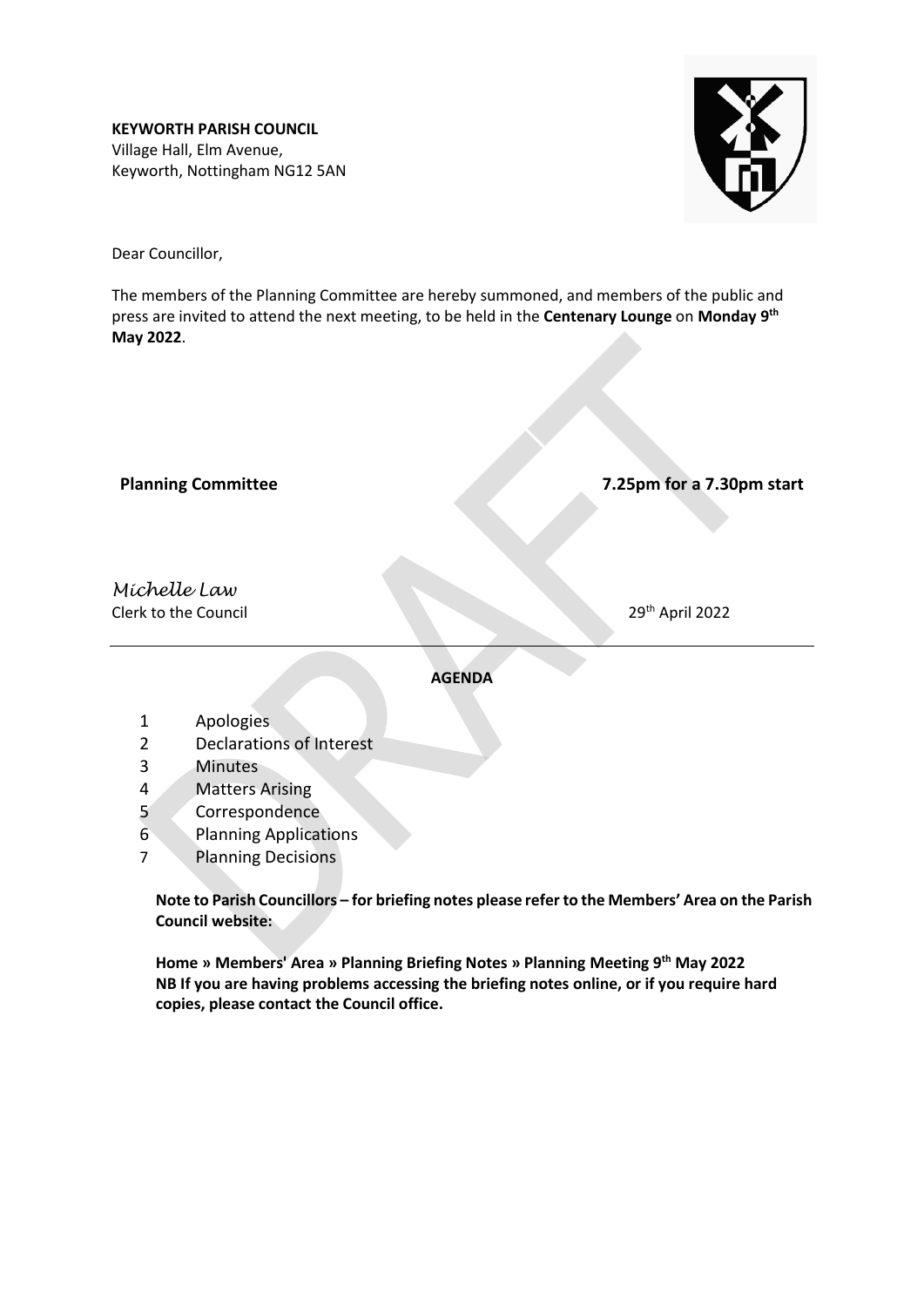#### **MATTERS ARISING**

- a. Withdrawal of planning application 21/03159/FUL
- b. Withdrawal of planning application 22/00409/FUL
- c. Withdrawal of planning application 22/00033/REM

#### **CORRESPONDENCE**

#### **PLANNING APPLICATIONS**

a. 22/00654/FUL 1 Roseland Close Keyworth Nottinghamshire NG12 5LQ

Single storey side extension and garden wall. [Link to 22/00654/FUL on RBC website](https://planningon-line.rushcliffe.gov.uk/online-applications/applicationDetails.do?activeTab=documents&keyVal=R9N9Y1NLJOH00)

- b. 22/00670/FUL 81 Selby Lane Keyworth Nottinghamshire NG21 5AQ Timber gazebo [Link to 22/00670/FUL on RBC website](https://planningon-line.rushcliffe.gov.uk/online-applications/applicationDetails.do?activeTab=documents&keyVal=R9T5MBNL0CX00)
- c. 22/00026/ADV (amended description) OS Field 3536 Nicker Hill Keyworth Nottinghamshire Erection of 8 Lamp post banners, a timber leg welcome totem, a timber leg directional totem, two mini timber totems, a digital totem, accessible parking sign and a frontal external fret (Retrospective). [Link to 22/00026/ADV on RBC website](https://planningon-line.rushcliffe.gov.uk/online-applications/applicationDetails.do?activeTab=documents&keyVal=R5BSOENLIJO00)
- d. 22/00699/FUL 57 Beech Avenue Keyworth Nottinghamshire NG12 5DE Erection of single storey rear extension and conversion of the loft from hip to gable end includes a rear flat roof dormer. [Link to 22/00699/FUL on RBC website](https://planningon-line.rushcliffe.gov.uk/online-applications/applicationDetails.do?activeTab=documents&keyVal=RA08LZNLJRK00)
- e. 21/02626/FUL (Revised plans) Lynedale Nicker Hill Keyworth Nottinghamshire NG12 5EN Demolition of existing bungalow and detached garage and construction of two storey dwelling and detached garage. [Link to 21/02626/FUL on RBC website](https://planningon-line.rushcliffe.gov.uk/online-applications/applicationDetails.do?activeTab=documents&keyVal=QZM5YMNLH6S00)
- f. 20/02789/FUL (Revised plans) Little Steading High View Avenue Keyworth Nottinghamshire NG12 5EL Erection of a two-storey side and rear extension with front dormer window. Construction of front boundary wall and new access. [Link to 20/02789/FUL on RBC website](https://planningon-line.rushcliffe.gov.uk/online-applications/applicationDetails.do?activeTab=documents&keyVal=QJKGQUNLKC700)
- g. 21/03086/VAR (Updated and additional plans) Land south of Barnfield Farm Nicker Hill Keyworth Nottinghamshire Variation of Conditions 1 (Approved plans) of application 20/00428/REM to amend the approved floor levels, to as built levels to plots 13- 17. [Link to 22/03086/VAR on RBC website](https://planningon-line.rushcliffe.gov.uk/online-applications/applicationDetails.do?activeTab=documents&keyVal=R3KU2CNLI5800)